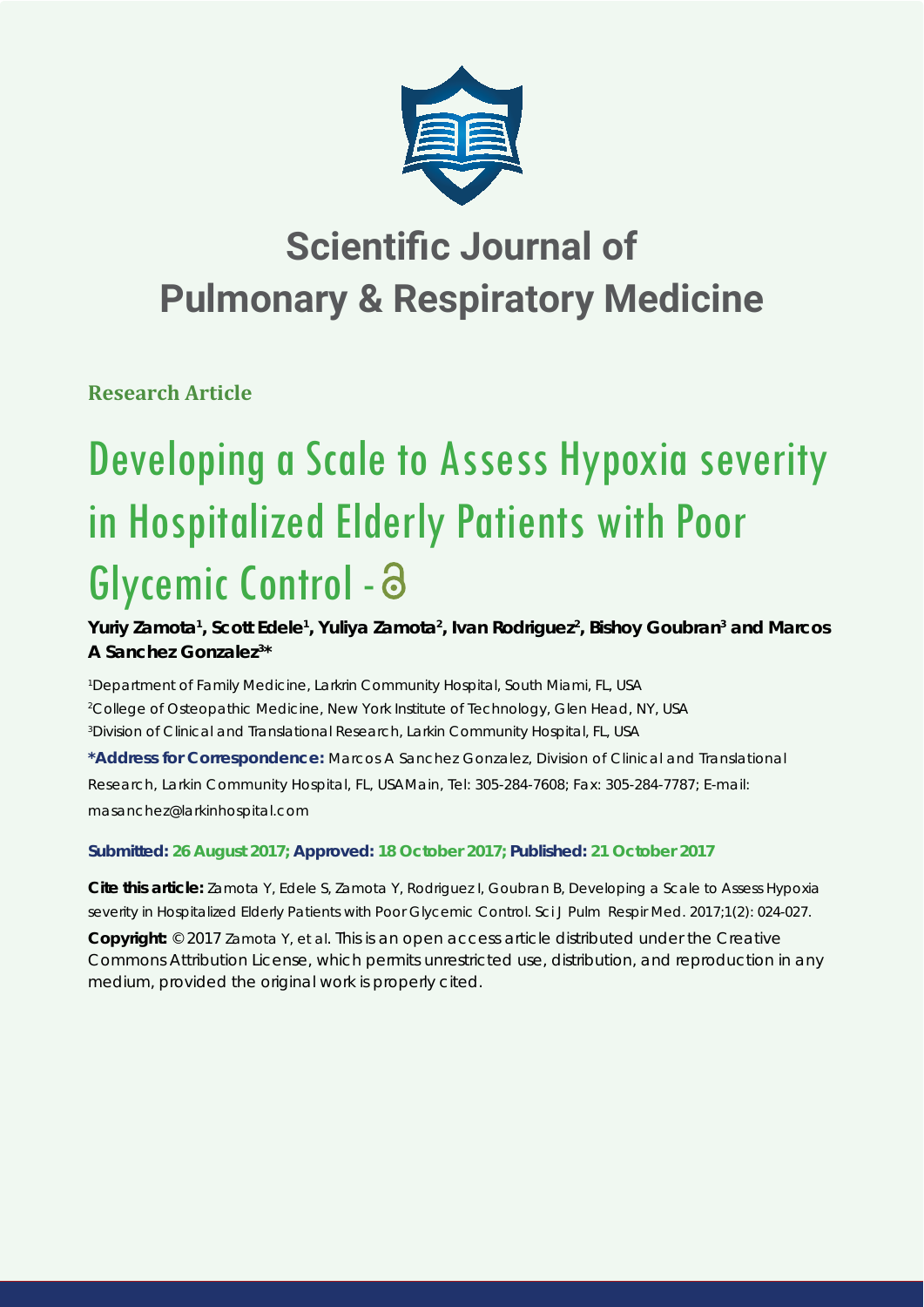# **ABSTRACT**

Tissue hypoxia has been previously described in diabetes, it is usually ascribed to local inflammatory changes and micro vascular complications. Hypoxia manifests clinically by an array of signs and symptoms, leading to detrimental effects including aggravating the diabetic complications and worsening the prognosis. However, a simple bed side scale for detection of hypoxic manifestations in inpatients remains to be developed. The aim of this study was to identify the most common clinical signs of hypoxia patients with uncontrolled type II Diabetes mellitus age 70 or older and formulate an effective clinical tool for recognition of hypoxic states in this population. To that end medical records from admission to discharge were assessed to look for presence of any of the following parameters: BP > 140/90, HR > 100, RR > 20, arrhythmias, ABG, cyanosis, impaired judgment, supplemental oxygenation, presence respiratory treatment as hospital medications, history of cardiovascular disease, history of pulmonary disease, use of cardiovascular medications at home, use of respiratory medications at home, and length of stay in hospital. Results revealed an association between uncontrolled Type II Diabetes Mellitus and hypoxic states in the elderly, and six statistically significant criteria were identified and grouped together to create a hypoxic scale. Practical implementation of this scale can result in lower cost of healthcare by decreasing length of hospital stay through early recognition of hypoxic state, activation of medical care to prevent destabilization of the patient, and exercise higher level of medical care later in hospital course.

**Keywords:** Type II Diabetes Mellitus; Hypoxia; Hypoxic Scale; Decreased Length of Stay in Hospital; Decreased Cost of Healthcare

# **INTRODUCTION**

Type II Diabetes Mellitus (DMII), a chronic metabolic disease affecting the microcirculation, is characterized by insulin resistance and elevated blood glucose levels. Adequate control of DMII is measured using serum levels of Glycated hemoglobin (HgbA1C) with levels of ≥ 7.0% considered indicative of poor glycemic control [1]. Interestingly, diabetic patients with poor glycemic control usually display high levels of glucose outside the cell, but low glucose levels intracellulary [2]. Metabolic anomalies present in DMII may precipitate hypoxia defined here as inadequate oxygen tension at the cellular level. Deficiency of oxygen for aerobic cellular metabolism is compensated by a glucose dependent anaerobic pathway which in turn may trigger clinical manifestations of hypoxia including increased lactate concentration in blood, increased respiratory rates and hemodynamic changes.

Poor glycemic control may precipitate acute symptoms of hypoxia such as tachycardia, arrhythmias, dyspnea, tachypnea, hypertension, anxiety, blurred vision, impaired judgment, euphoria, lethargy/weakness, and tremors [3]. Tissue hypoxiaas well as lower levels of cellular oxygenation have been previously described in decompensated diabetes [4]. Interestingly, hypoxia may occur even in the absence of hypoxemia as a consequence of a chronic proinflammatory state with intensive microangiopathy exuded by DM [5]. To note, the dissociation rate constant of hemoglobin from O2 are not typically affected by DMII, and paradoxically normal saturation levels are usually found in these patients [6].

Previous studies have shown that hyperbaric oxygen therapy improves fasting blood glucose in diabetic patients and thus can be used as a therapeutic intervention for DMII [5]. Moreover an improved tissue oxygenation has been shown to aid in prophylaxis against diabetic microangiopathy [7,8] further emphasizing the importance of tackling hypoxia in diabetic patients. However, lacking are standardized methods of scaling the manifestations of hypoxia and thus enabling physicians to monitor and intervene in a timely manner.

It is thus plausible to propose that DMII patients with poor glycemic control will display a myriad of measurable clinical manifestations associated with cellular hypoxia providing the bases for the development of more assertive monitoring tools in the inpatient

setting. The main objective for this study was to develop a scale to monitor clinical signs of hypoxia in this population and formulate an effective clinical tool for recognition of hypoxic states enem in the absence of abnormal oxygen saturation levels. We hypothesized that signs and symptoms of clinical hypoxia would be associated with a longer length of stay in hospitalized DMII patients.

#### **METHODS**

### **Study design**

This study was designed as a retrospective analysis of data gathered from patients admitted to the hospital between January 1st, 2015 and December  $31<sup>st</sup>$ , 2015, with small exclusion for readmissions occurring in 2014 and 2016 when appropriate ( $n = 202$ ).

#### **Subjects**

At the time of hospitalization, patients must have met the following inclusion criteria: diagnosis of DM II (at least 5 years), A1C  $\geq$  7.0%, age  $\geq$  70 years. Both male and female patients were included in this study.

#### **Measures**

**Demographic characteristics:** Information on demographic characteristics was collected via electronic medical record from the time of admission to hospital; including age and sex (See table 1).

**Clinical assessment:** Once inclusion was met, the medical record from admission to discharge was assessed to look for the following parameters:  $BP > 140/90$ ,  $HR > 100$ ,  $RR > 20$ , arrhythmias, ABG, cyanosis, impaired judgment, supplemental oxygenation, presence respiratory treatment as hospital medications, history of cardiovascular disease, history of pulmonary disease, use of cardiovascular medications at home, use of respiratory medications at home, and length of stay in hospital. These data were collected from the vitals and laboratory values, home medication lists, as well as the analysis of the patient's hospital H & P, consult notes, and progress notes.

Statistical analysis: Through analysis of collected information, significant signs of hypoxia included:  $HR > 100$  bpm,  $RR > 20$  resp/ min, SBP > 140 mmHg or DBP > 90 mmHg, O2Sat < 92%, Lethargy/ weakness, and Shortness of breath (SOB). Using the aforementioned parameters we categorize them in present  $= 1$  or absent  $= 0$ , a novel equation was developed to determine hypoxic states in this particular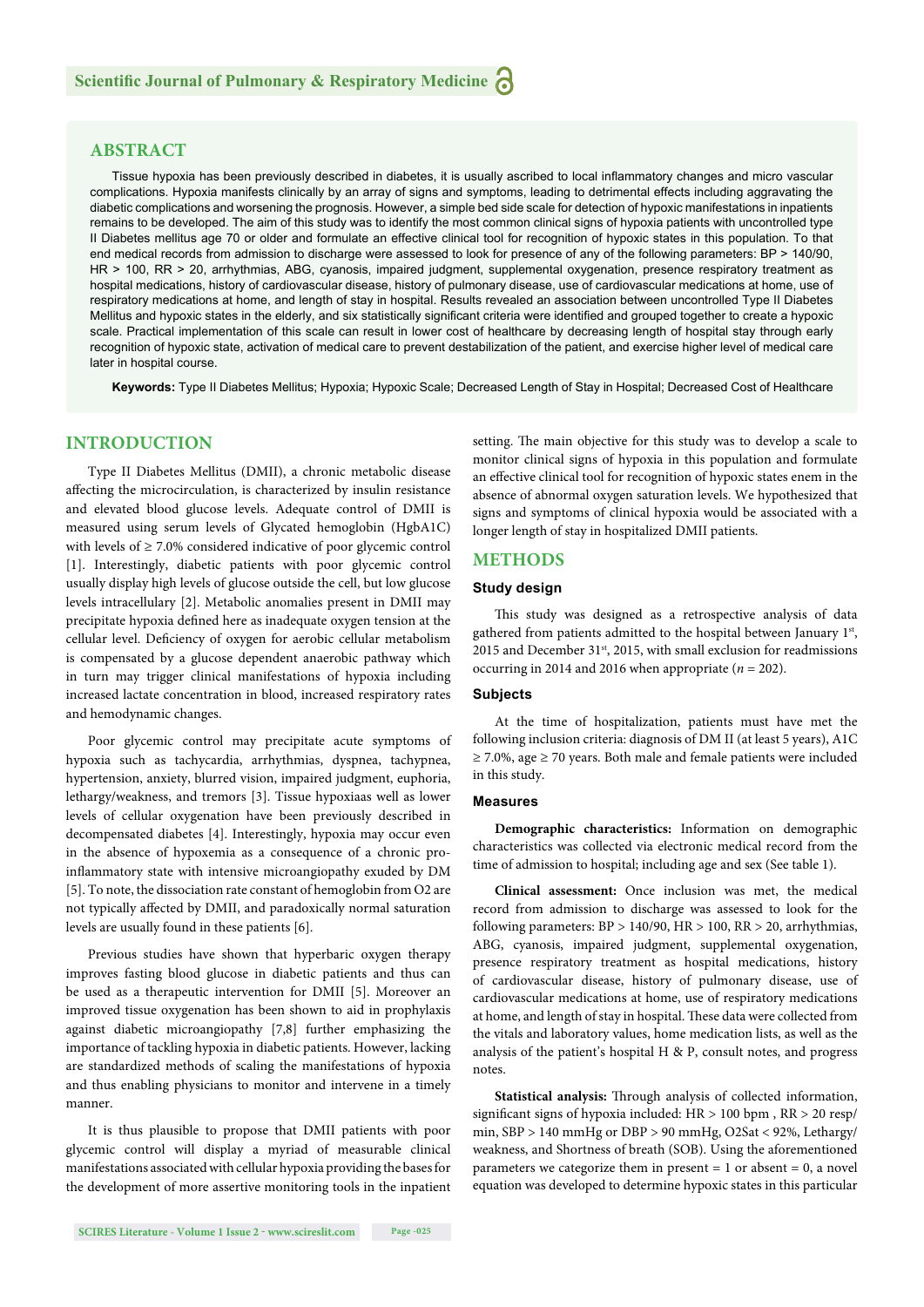# **Scientific Journal of Pulmonary & Respiratory Medicine**

population. Addition of all the parameters was used to calculate the score were higher values were suggestive of higher hypoxia symptoms.

#### **Zamota hypoxic score**

### **HR > 100 + RR > 20 + SBP > 140 or DBP > 90 + O2Sat > 92 + Lethargy /weakness + SOB = ZHS**

Hierarchical Multiple Regression (HMR) analyses were conducted to test the association between ZHS scores and length of stay and to demonstrate the contribution of sets of predictors (including demographics) in length of stay variance.

# **RESULTS**

A total of 200 ( $F = 85$ ) patients where included in the study. We found a significant correlation between the ZHS and length of stay (*r* .385, *P <* .001). Moreover, HMR analysis revealed that the ZHS was an independent predictor of length of stay in the patient population. Moreover, t-test revealed that patients with ZHS scores of > 3 stayed significantly ( $P < 0.001$ ) longer ( $M \pm SD$ ; 8.9  $\pm 6.6$ ) hospitalized than those with ZHS of  $\leq$  3 (5.6  $\pm$  3.6), see figure 1. A total of six specific criteria were valuable for determining hypoxic state in these patients with DMII. Statistically, no criterion proved to be superior to another  $(p > 0.05)$ , however, the presence of more than three of any of these criteria was associated with an increased length of hospital stay. Multiple regression reveled a an increase in length of hospital stay of up to three days more was found in patients with more than three criteria independent of gender (Table 2).

# **DISCUSSION**

In this study, we sought to investigate the clinical signs and symptoms of hypoxia, as well as other objective information currently gathered as part of inpatient medical care (vitals and laboratory studies), to create a standardized hypoxic assessment scale which does not require additional hospital resources or extensive and/or invasive medical testing. The novel results of this study revealed an association between DMII and ZHS in this population suggesting that the developed instrument to measure clinical sings of hypoxia

| <b>Table 1:</b> Subjects characteristics according to categories. |                 |  |
|-------------------------------------------------------------------|-----------------|--|
| Parameter                                                         | %Patients       |  |
| Females                                                           | 39.5            |  |
| Males                                                             | 60.5            |  |
| Heart Rate > 100 BPM                                              | 65              |  |
| Respiratory Rate > 20 RPM                                         | 50.5            |  |
| Diastolic Blood Pressure > 90 mmHq                                | 93.5            |  |
| Oxygen Saturation < 92%                                           | 29              |  |
| Anxiety                                                           | 50.5            |  |
| Lethargy                                                          | 41              |  |
| Cyanosis                                                          | 2               |  |
| <b>Respiratory Medications</b>                                    | 24              |  |
| History of Respiratory problems                                   | 31.5            |  |
| <b>Cardiovascular Medications</b>                                 | 92              |  |
|                                                                   | $M \pm SD$      |  |
| Zamota Hypoxic Score                                              | $3.12 \pm 1.48$ |  |
| Length of Stay (days)                                             | $6.8 \pm 5.1$   |  |
| Age (years)                                                       | $72.2 \pm 4.6$  |  |
|                                                                   |                 |  |





**Figure 1:** Length of stay and Zamota hypoxic score

| Table 2: Multiple Regression Model explaining Length of stay as a factor of<br>Zamota Hypoxic Score. |                                                                                |       |      |      |  |
|------------------------------------------------------------------------------------------------------|--------------------------------------------------------------------------------|-------|------|------|--|
|                                                                                                      | Predictor                                                                      | β     | sr   | р    |  |
| Outcome                                                                                              | Heart Rate > 100 beats/min                                                     | .541  | .050 | .568 |  |
|                                                                                                      | Length of stay Respiratory Rate $>$ 20 respirations/min                        | .427  | .042 | .666 |  |
|                                                                                                      | Systolic Blood Pressure > 140 mmHq<br>or Diastolic Blood Pressure > 90<br>mmHa | 1.650 | 079  | 241  |  |
|                                                                                                      | Zamota Hypoxic Score                                                           | 1.040 | .294 | .015 |  |
|                                                                                                      | Sex                                                                            | 1.755 | .167 | .012 |  |

could be useful for recognizing over all disease severity of hospitalized patients and length of stay.

Tissue hypoxia seems to play an integral part in diabetic eteo pathogenesis, with hypoxia complications affecting the cardiovascular system [9], accelerating the progression of diabetic retinopathy [3], diabetic feet [10], and other detrimental effects. Thus tissue oxygenation has been a modality for alleviating these detrimental effects [7]. Thus a standardized modality for quick assessment of the manifestations of tissue hypoxia could be of clinical value. Accordingly, in the present study it was determined that six specific criteria were valuable for determining hypoxic state in these patients with DMII. Statistically, no criterion proved to be superior to another, however, the presence of more than three of any of these criteria was associated with an increased length of hospital stay a finding that merits further investigation and replication. The data revealed that females had shorter hospital courses in general when compared to males, however, the increase in length of hospital stay of up to three days more was found in patients with more than three criteria independent of gender. Therefore, the hypoxic criteria predicted increased length of stay which might hold important clinical implications in the standardization of medical care when assessing for hypoxic state and implementing medical treatment.

These parameters can be easily identified and extracted from the data routinely collected as part of the inpatient medical care. We are proposing to implement these six criteria in a Yes/No fashion in order to recognize hypoxic state. Results of these criteria can be used to predict length of stay and increase the level of medical care in order to improve medical outcomes and decrease hospital length of stay. Early activation of medical management of hypoxic states will improve hospital course, save human and pharmaceutical resources in the hospital, and shorten length of hospital stay. As a result, overall cost of hospital care will decrease.